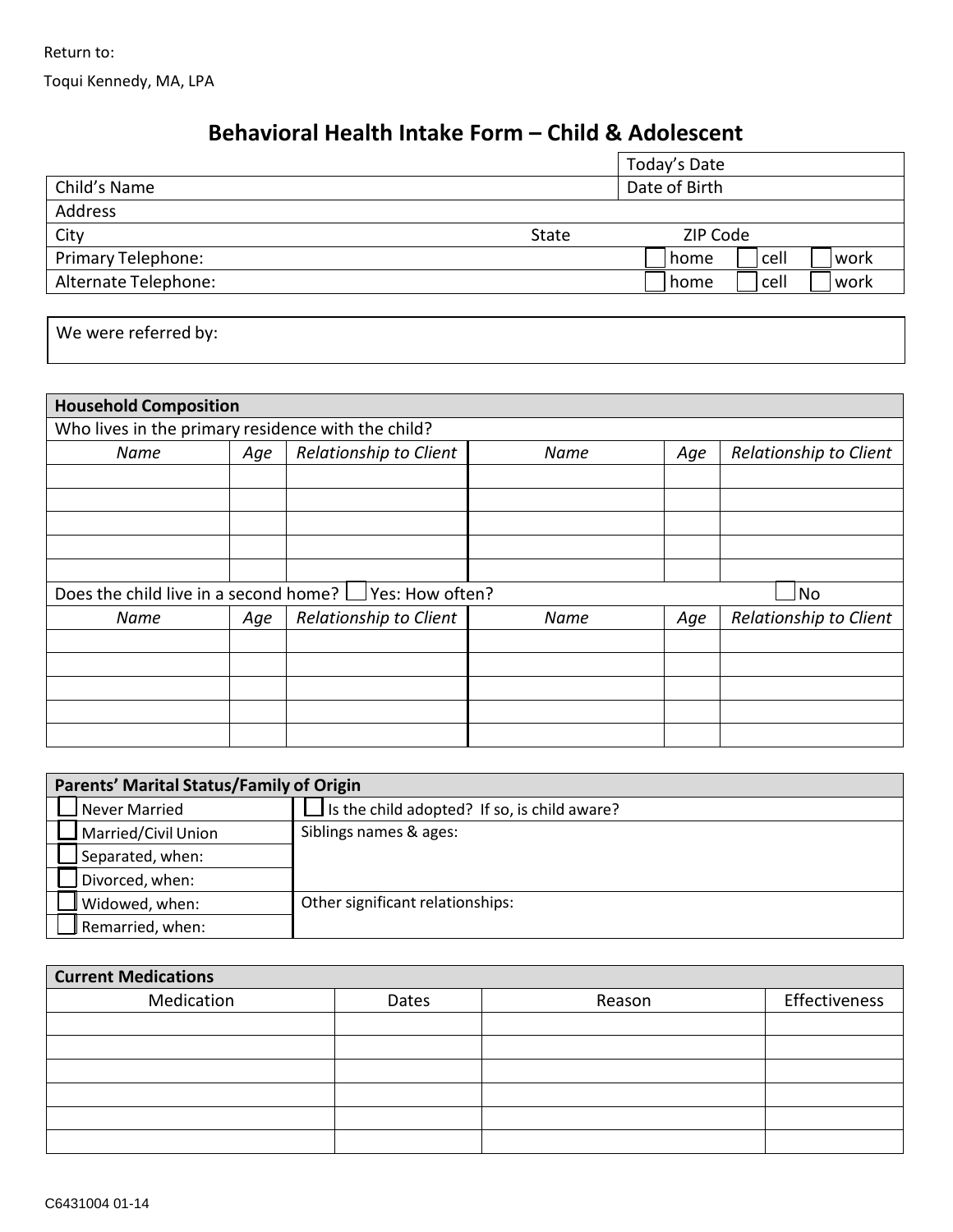| <b>Child's Medical History</b> |                                |                  |
|--------------------------------|--------------------------------|------------------|
| Asthma                         | Bowel problems                 | Allergies:       |
| Recurrent ear infections/tubes | Thyroid disease                |                  |
| Eye/Vision problems            | Diabetes (Type I/Type II)      |                  |
| EEG, MRI, or CT                | German Measles, Whooping       | Hospitalization: |
| Headaches/Migraines            | Cough, Measles, Mumps, Scarlet |                  |
| Meningitis/Encephalitis        | Fever, Chicken Pox             | Surgery:         |
| <b>Seizures</b>                | Lead/Toxic chemical exposure   |                  |
| Head injury/Concussion         | Irregular menstrual period     | Other:           |
| Developmental delay            | Pregnant                       |                  |
| Slow weight gain               |                                |                  |

| Please check all that that have applied to your child in the past 30 days: |  |                                         |  |                                             |
|----------------------------------------------------------------------------|--|-----------------------------------------|--|---------------------------------------------|
| Can't concentrate/Pay attention                                            |  | Bedwetting/soiling self                 |  | Sees/hears things that are not real         |
| Restless/Hyperactive                                                       |  | Has been bullied                        |  | Confused thinking                           |
| Talks too much/out of turn                                                 |  | Frequent sadness/irritability           |  | Feels people are "out to get" him/her       |
| Impulsive/Acts without thinking                                            |  | Tearful/Cries easily                    |  | Odd/bizarre thoughts/behavior               |
| Trouble staying seated                                                     |  | Low energy level                        |  | Behaves like a younger child                |
| Makes careless mistakes                                                    |  | Loss of interest in favorite activities |  | Has trouble communicating                   |
| Fails to finish things he/she starts                                       |  | Low self-esteem/Guilt                   |  | Sensory experiences/issues                  |
| Feeling irritable                                                          |  | Dislike of his/her body                 |  | Makes repetitive sounds/movements           |
| Daydreams/Gets lost in thought                                             |  | Feelings hurt easily                    |  | Fascinated with parts of toys               |
| Inattentive/Easily distracted                                              |  | Has trouble making & keeping friends    |  | Is not affectionate                         |
| Has trouble following directions                                           |  | Severe changes in mood                  |  | Lack of imaginary/pretend play              |
| Forgetful/Often loses things                                               |  | Talks too much/fast/changes topic       |  | Avoids/seems obsessed with                  |
| Police contact                                                             |  | quickly                                 |  | certain things                              |
| Angry/Resentful                                                            |  | Thoughts racing                         |  | Does not seek to share interests            |
| Argues/Does not follow rules                                               |  | Inflated self-esteem                    |  | Does not make friends/is in own world       |
| Annoys others purposely                                                    |  | Difficulty controlling emotions         |  | Does not keep eye contact                   |
| Bullies/Threatens/Intimidates                                              |  | Worries about safety of self/others     |  | Rituals/routines must be followed           |
| Physical aggression                                                        |  | Unusual worries/fears                   |  | Needs little sleep (rested after 3-4 hours) |
| Has set fires                                                              |  | Panic attacks                           |  | Cannot fall asleep even though tired        |
| Stealing/Shoplifting                                                       |  | Obsessive thoughts                      |  | Problems staying asleep/Nightmares          |
| Temper tantrums/Loses temper                                               |  | Panics when separated from              |  | Unable to care for                          |
| easily                                                                     |  | parent                                  |  | hygiene/nutrition/basic needs               |
| Lies/Blames others for own                                                 |  | Unusual behaviors dressing,             |  | Nervous tics or other repetitive, abrupt    |
| misbehavior                                                                |  | bathing, mealtime, or counting rituals  |  | nervous movements or vocal noises           |
| Cruel to animals                                                           |  | Picky eater                             |  | Grief/Loss                                  |
| Violates curfew/Has run away                                               |  | Self-injury/Cutting/Burning             |  | LGBTQ concerns                              |
| Suspected alcohol/drug use                                                 |  | Suicidal thoughts/threats/actions       |  | Friendship/Relationship problems            |
| School suspensions/Alternative school                                      |  | Witness to domestic violence            |  | Other:                                      |
| Inappropriate sexual activity                                              |  | History of physical abuse               |  |                                             |
| History of unwanted sexual contact                                         |  | History of sexual abuse                 |  |                                             |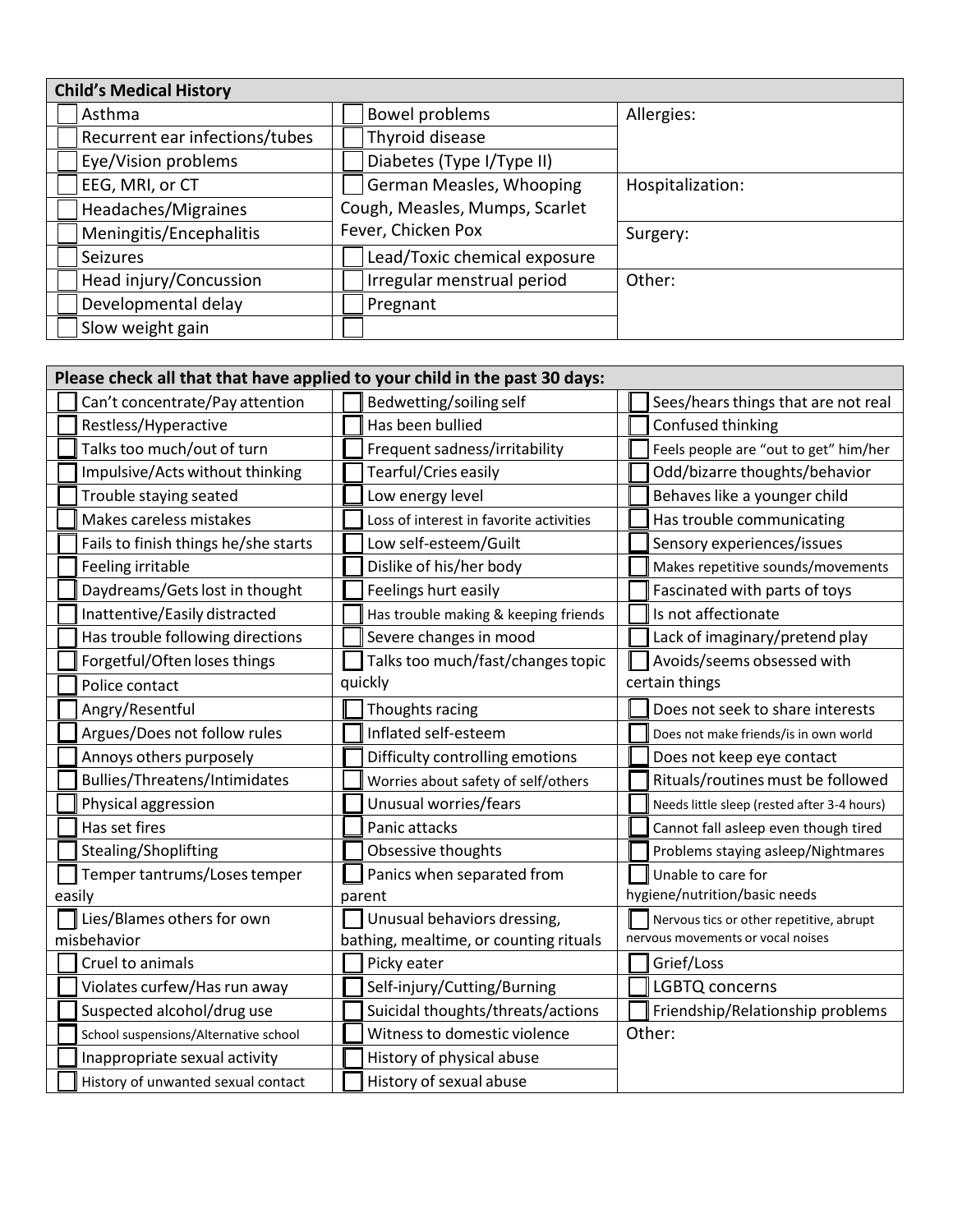| <b>Developmental History</b>                                                               |                                  |            |  |  |
|--------------------------------------------------------------------------------------------|----------------------------------|------------|--|--|
| How long was baby in the hospital:                                                         | There were complications         |            |  |  |
| Biological Mother's age at birth:                                                          | at birth. If so, please explain: |            |  |  |
| If child was adopted, child's age at adoption:                                             |                                  |            |  |  |
| If not biological child of parent, is the child aware of this?                             |                                  |            |  |  |
| Any problems experienced by the mother during pregnancy:                                   |                                  |            |  |  |
|                                                                                            |                                  |            |  |  |
| Please describe your child's personality/temperament from age 0 to 3 years:                |                                  |            |  |  |
| Easy going                                                                                 | Other:                           |            |  |  |
| Slow to warm up to others                                                                  |                                  |            |  |  |
| Demanding and difficult to please                                                          |                                  |            |  |  |
| Did your child reach his or her developmental milestones (i.e. walking, speaking) on time? |                                  | <b>Yes</b> |  |  |
| If no, please explain:                                                                     |                                  |            |  |  |
|                                                                                            |                                  |            |  |  |

| <b>Previous Mental Health/Chemical Dependency Treatment</b> |       |     |  |  |
|-------------------------------------------------------------|-------|-----|--|--|
| Therapy/Psychiatrist/Hospitalizations/Testing               | Dates | Age |  |  |
|                                                             |       |     |  |  |
|                                                             |       |     |  |  |
|                                                             |       |     |  |  |
|                                                             |       |     |  |  |
|                                                             |       |     |  |  |
|                                                             |       |     |  |  |

| <b>Educational History</b>                   |                                                                |                            |  |  |  |
|----------------------------------------------|----------------------------------------------------------------|----------------------------|--|--|--|
| What school does your child attend?          |                                                                |                            |  |  |  |
| Current grade:                               |                                                                |                            |  |  |  |
| Did your child ever repeat a grade?<br>Yes   | Did your child ever skip a grade?<br>No                        | <b>No</b><br>Yes           |  |  |  |
| If so, what grade & reason:                  |                                                                |                            |  |  |  |
| What kind of grades does your child get:     | Please check any of the following services that your child has |                            |  |  |  |
|                                              | ever received or has difficulties with:                        |                            |  |  |  |
|                                              | Special Ed/Resource Services                                   | IEP                        |  |  |  |
|                                              | <b>Occupational Therapy</b>                                    | <b>504 Plan</b>            |  |  |  |
| Are you satisfied with your child's grades:  | Self-contained classroom                                       | Spelling difficulties      |  |  |  |
|                                              | Peer relationship issues                                       | Reading difficulties       |  |  |  |
|                                              | Physical Therapy                                               | Math difficulties          |  |  |  |
| Is your child satisfied with his/her grades: | Speech/Language Therapy                                        | All subject difficulties   |  |  |  |
|                                              | Social work/Counseling at school                               | Receives after school help |  |  |  |
|                                              | Has a tutor/in class aide                                      | Gifted/Accelerated classes |  |  |  |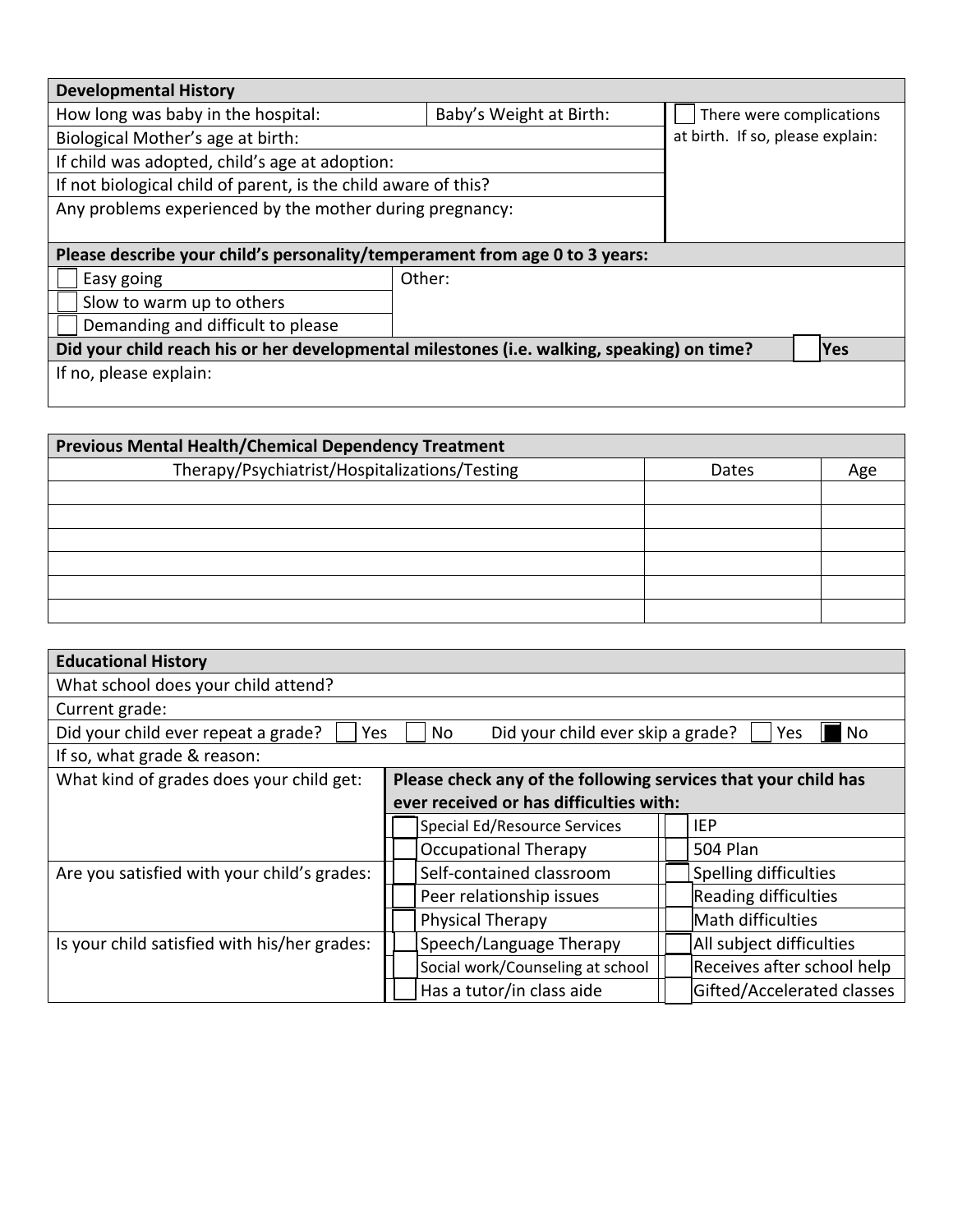## **Community Linkage**

Does your child have a relationship with his/her school counselor/social worker/psychologist? If so, what is their name? :

 $\Box$  Is your child involved with the court/legal system? If so, who is the probation officer assigned? :

Has your family had any involvement with child protective services (i.e. DCFS)? If so, is there a caseworker assigned? :

| <b>Activity</b>                                                                                   |               |                |  |  |
|---------------------------------------------------------------------------------------------------|---------------|----------------|--|--|
| Approximately how many hours per day does your child watch TV or play video games?                |               |                |  |  |
| Approximately how many hours per day does your child spend completing homework?                   |               |                |  |  |
| Approximately what time does your child go to bed at night:                                       | Wake up time: | # hours slept: |  |  |
| Please describe special interests/hobbies (i.e. sports, art, reading, church activities, scouts): |               |                |  |  |
|                                                                                                   |               |                |  |  |
|                                                                                                   |               |                |  |  |
| Please describe any job/work history your child has had:                                          |               |                |  |  |
| Please describe your child's strengths (special talents, achievements, abilities):                |               |                |  |  |
|                                                                                                   |               |                |  |  |
|                                                                                                   |               |                |  |  |

| Please check any of the<br>following events that have<br>happened in the family in the<br>past 6 months: |        | If any relatives have had any of the following conditions, please check the<br>condition and write the person's relationship (i.e. parent, sibling,<br>grandparent) next to it: |                         |
|----------------------------------------------------------------------------------------------------------|--------|---------------------------------------------------------------------------------------------------------------------------------------------------------------------------------|-------------------------|
| Change in household conflict                                                                             |        | Neurocognitive Disorder/Dementia                                                                                                                                                | Alcohol problem         |
| Separation/Divorce                                                                                       |        | Speech problems                                                                                                                                                                 | Drug problem            |
| Marriage                                                                                                 |        | Slow development                                                                                                                                                                | Gambling problem        |
| Remarriage                                                                                               |        | Learning problem (reading/writing/math)                                                                                                                                         | Anger problem/Violence  |
| Death in family                                                                                          |        | Autism Spectrum Disorder                                                                                                                                                        | Hoarding                |
| Loss of job                                                                                              |        | <b>Intellectual Disability</b>                                                                                                                                                  | Self-injury (cutting)   |
| New job                                                                                                  |        | <b>Other Developmental Disability</b>                                                                                                                                           | Abuse perpetrator       |
| Change in living situation                                                                               |        | ADHD/ADD                                                                                                                                                                        | Abuse survivor          |
| Trauma/Injury                                                                                            |        | <b>Eating Disorder</b>                                                                                                                                                          | Seizure disorder        |
| Serious injury/Hospitalization                                                                           |        | Depression                                                                                                                                                                      | Thyroid disease         |
| New baby                                                                                                 |        | <b>Bipolar/Manic Depression</b>                                                                                                                                                 | Serious medical problem |
| Legal trouble                                                                                            |        | Anxiety                                                                                                                                                                         | Suicide attempt         |
| Change in military status                                                                                |        | Schizophrenia                                                                                                                                                                   | Completed suicide       |
| Death of a friend/peer                                                                                   | Other: |                                                                                                                                                                                 |                         |
| Other:                                                                                                   |        |                                                                                                                                                                                 |                         |